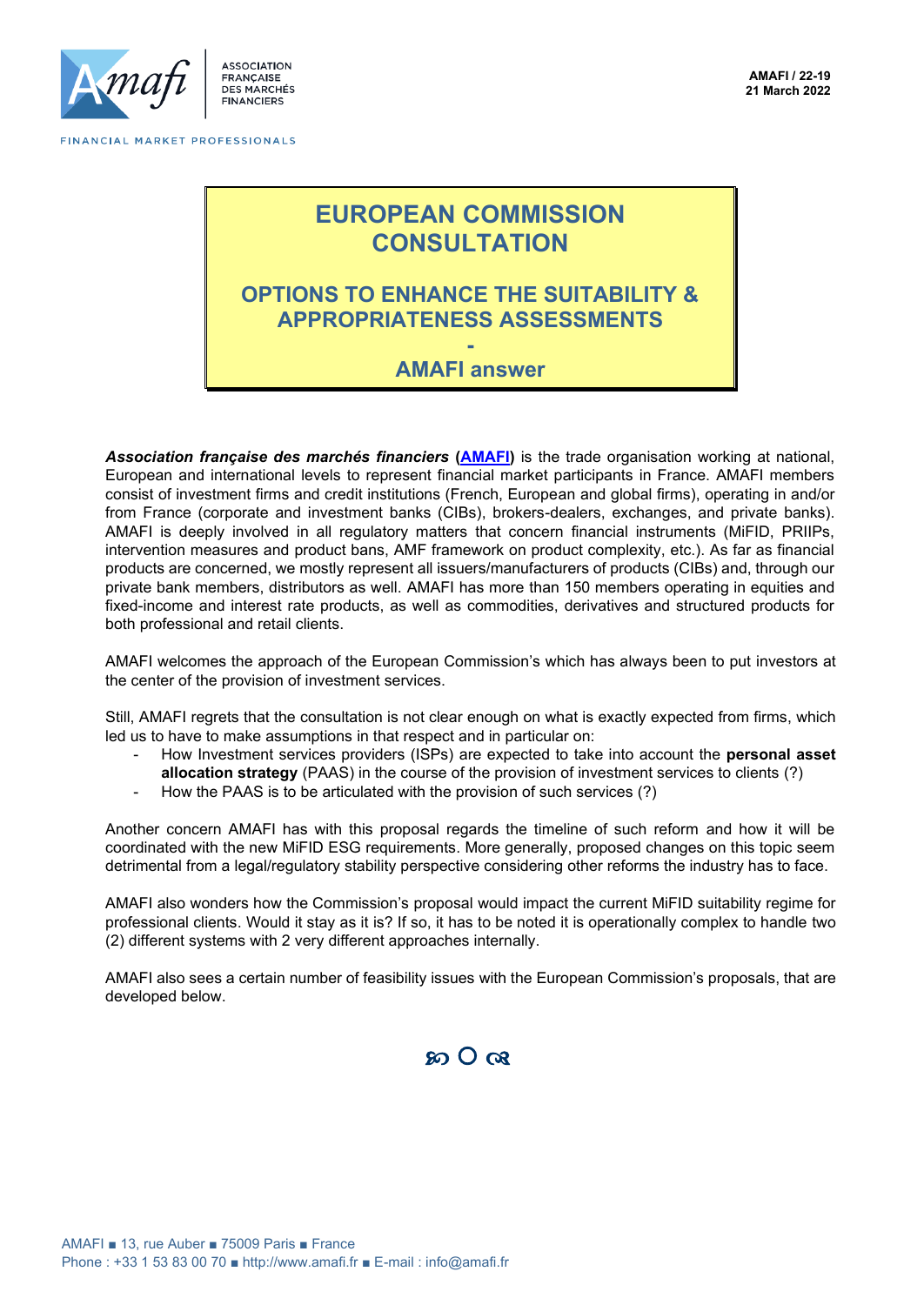

## **GENERAL COMMENTS**

First, and as previously stated on several occasions, AMAFI considers there is a need for regulatory and legal stability.

In this respect, AMAFI would like to point out that professionals have already faced and still face several fundamental reviews of their processes and systems due to major legislative and regulatory reforms (among which the next to come concerns the integration of clients' sustainability preferences). They, and probably their clients too, now legitimately need some stability in those processes. All the more as it is not demonstrated that the so called "*weaknesses of the current suitability and appropriateness regimes*" that are not specified in the consultation document require such a fundamental rethinking of the whole investor protection regime.

Secondly, AMAFI deeply regrets that the response time for this consultation is only four (4) weeks whereas it is likely to trigger a major overhaul of the provision of investment services to retail clients.

This delay is totally insufficient for respondents to properly assess the potential outcomes of the proposals made. More so, as in many instances the consultation is not precise enough on what is exactly expected from firms in the course of the provision of investment services to clients and several different assumptions have to be explored.

Then, considering the scope of these potential new requirements: AMAFI understands that only retail clients are targeted. Nonetheless, under MiFID II, different types of clients are qualified as retail clients, not all having the same types of expectations from their ISP. Notably corporate clients and local administrations, when in contact with an investment firm, in many instances come up with specific needs and do not expect any advice on their allocation strategy (for instance hedging needs may be unrelated to any asset allocation strategy). Therefore, AMAFI advocates for excluding legal entities from the scope of these new requirements if they were to be adopted. Thus, AMAFI's responses provided below are based on the assumption that legal persons would not be in scope of this potential new regime.

Finally, AMAFI sees a risk in concentrating clients' savings on a limited range of financial instrument types, with potential consequences on competition and financial innovation, detrimental to clients' interests. Such concentration might also trigger systemic risks.

In a nutshell, in a context where the EC aims at achieving the Capital Markets Union (CMU), a goal which AMAFI fully adheres to, it seems rather paradoxical to put forward a proposal which:

1) would limit competition between ISPs by standardizing their offer, and

2) would create an additional burden, for access of retail investors to financial markets, especially at a time where several EU initiatives points towards the need to encourage retail investment.

### **A – AN ENHANCED CLIENT ASSESSMENT REGIME – GENERAL**

*The new regime would be built around two parts: a first part focused on assessing, via a unique standardised questionnaire, the retail investor's investment objectives, risk tolerance and personal constraints and a second part dedicated to establishing a basic but personalised asset allocation strategy for the retail investor's investment portfolio.*

**Question 1. Do you consider that a unique and standardised retail investors' assessment regime, as described above, applicable to all investment services and enhanced with the provision of a personal asset allocation strategy, could address the weaknesses of the current suitability and appropriateness regimes?**

- Yes
- **x** No
- Don't know / no opinion / not applicable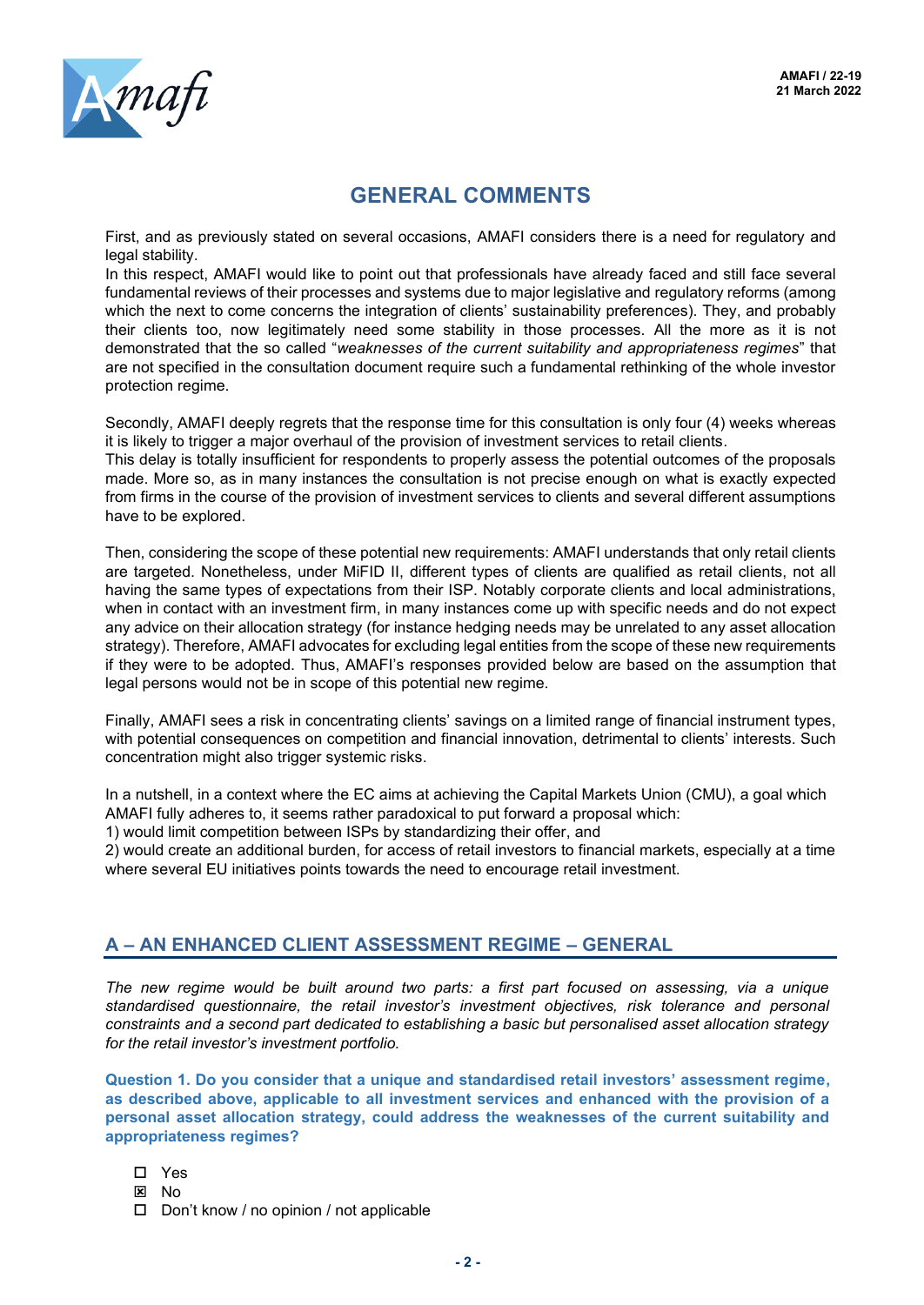

#### **Please provide a detailed answer to question 1:**

First of all, AMAFI would like to point out **that it is not demonstrated that the alleged "***weaknesses of the current suitability and appropriateness regimes***" require such a fundamental rethinking of the whole investor protection regime**. AMAFI rather sees those two regimes as being robust and correctly calibrated, allowing clients to benefit from a wide range of financial services, more or less protective for them but leaving them freedom in the way they invest.

The following comments also have to be made:

#### i) Concerning the PAAS

AMAFI has **serious doubts about the capacity of ISPs to take the PAAS into account in the course of their relationships with clients:** to be able to do so and to provide appropriate advice to clients, **not only should ISPs have a view of their theoretical "ideal" PAAS but also of their actual asset allocation.**

The difficulty there lies with the fact that each ISP will only have the view on the assets kept with them. If the overall view was to be provided by clients themselves, it would not be reliable enough and could give rise to many disputes with clients, mostly because it cannot be expected from clients to update their positions in real time.

Thus, **the solution proposed by the Commission could only work in situations where the client keeps all its financial instruments (including the ones held through insurance wrappers) within the same firm, which most probably concerns a very limited number of investors**.

As a consequence, in most cases, the investor will be the only one able to monitor this overall asset allocation.

Additionally, **if there was to be one single client profile for all ISPs, the client would be prevented from proceeding to his/her own asset allocation through different investment profiles via different accounts or intermediaries**. This would drastically reduce the freedom left to retail investors to choose the way they invest.

**Finally, it must be stressed that the vast majority of clients, at least in France, have a very small investment portfolio<sup>1</sup> for which defining a PAAS does not necessarily make sense.** So a threshold should at least be set.

ii) Concerning the unique and standardised retail investors' assessment regime

As for the changes contemplated to the current suitability and appropriateness regimes, AMAFI can only guess the exact intention of the Commission from several statements made in the consultation document.

#### With this caveat, AMAFI considers that:

- **If the intention is to not require anymore trade-by-trade assessment, it is likely that the assessment will not be as protective for the client as the current regime because its feasibility will be questionable. The initial assessment<sup>2</sup> would have to cover all possible types of financial instruments resulting from the client's PAAS and would therefore result in an extremely lengthy questionnaire.**

**As for transactions made by the client autonomously,** if the expectations were to require a full assessment as under the current suitability regime, **it would not be workable for the financial instruments which are not actively marketed by ISPs.** Many ISPs provide their clients with execution services on a broad range of financial instruments<sup>3</sup> without any active marketing. In such cases, and in the absence of any legal relationship with the issuers or manufacturers, they do not have a detailed knowledge

<sup>1</sup> According to KPMG study on inducements, the average portfolio in France is 7 K€.

<sup>&</sup>lt;sup>2</sup> Recently amended guidelines on certain aspects of the MiFID II and execution only requirements require to assess the clients' understanding of the main characteristics and risks of the specific types of investment products offered by the firm or at least of the product types in which the client has an interest

<sup>3</sup> Frequently several thousand or tens of thousands, including listed derivatives.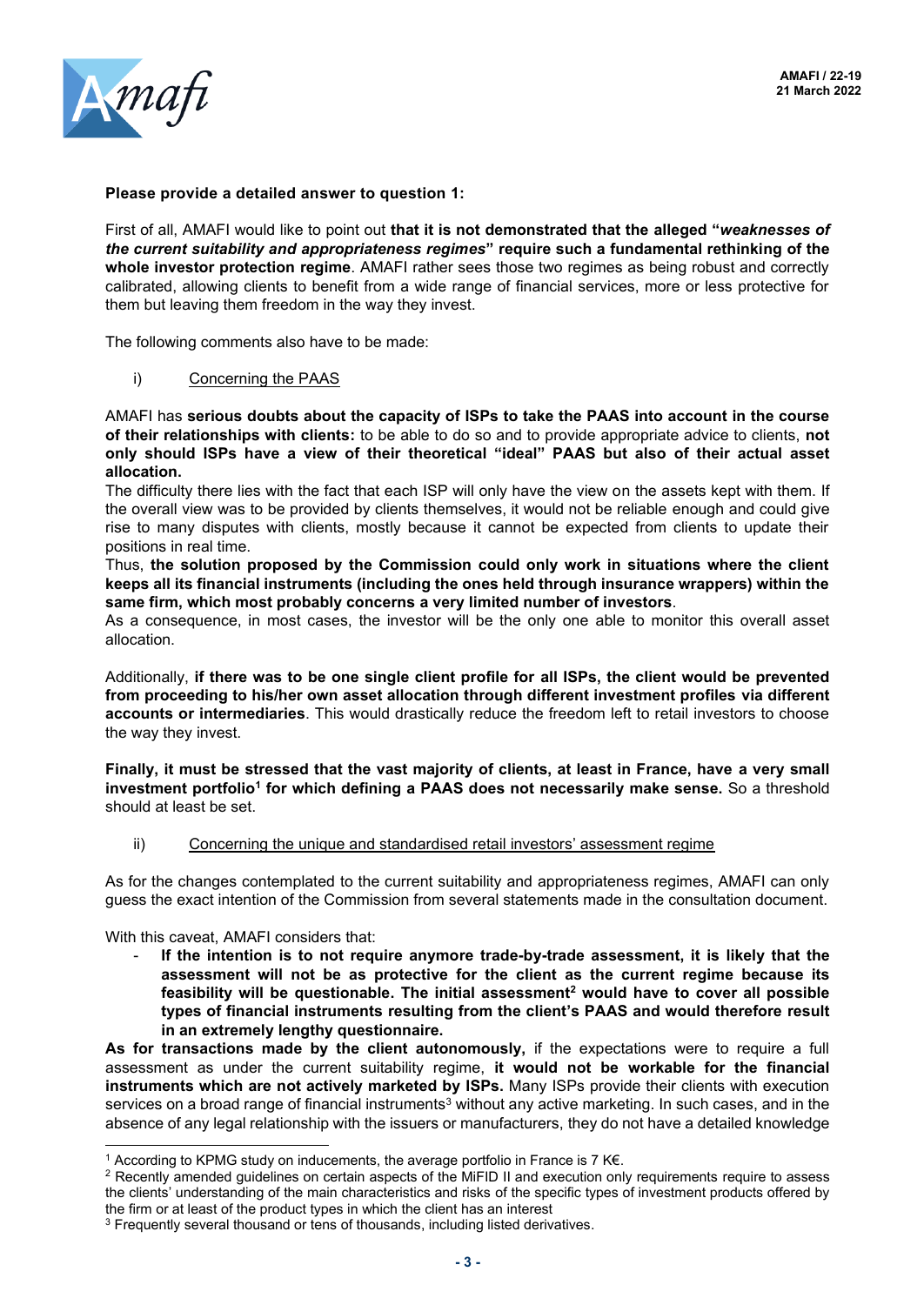

of each financial instrument's characteristics and will not be in a position to fully assess whether the product matches the client's profile. Due to the very high number of financial instruments on which such ISPs usually provide their service on, it is totally unrealistic to require a full instrument by instrument assessment. Secondly, assessing full compatibility with the client's profile in a context where the client takes his own decisions autonomously is likely to **be misleading for clients** who will be entitled to consider they have been advised. **This is likely to give rise to many disputes with clients, deteriorating the legal security under which ISPs operate today.** Another difficulty would be to monitor overtime the positions resulting from those transactions, as they **would diverge from the predefined PAAS**. The proposal, as it involves providing ongoing advice, would result in requiring the ISPs to advise their clients to unwind their positions. This is likely not to be in line with the client's wish and **would be at odds with the stated objective of the EC of "empowerment of the investors".** 

#### **Question 2. Do you think a new retail client assessment (enhanced with a personalised asset allocation strategy) and its transferability could bring benefits and opportunities to retail investors and financial intermediaries?**

- $\Box$  Yes, it could bring them benefits and opportunities
- $\boxtimes$  No, it would not bring them specific benefit
- Don't know / no opinion / not applicable

#### **Question 2.1. If yes, which of the following benefits and opportunities might a new retail client assessment (enhanced with a personalised asset allocation strategy) and its transferability bring to retail investors and financial intermediaries?**

- $\Box$  Increasing participation of retail investors in the capital markets
- □ Preventing or limiting mis-selling and ill-advised investments
- Address potential "gamification" of the retail investment process
- $\Box$  Useful supporting measure for retail investors also when investing without advice
- Favouring more competition between financial advisers by facilitating customer switching and standardising performance metrics
- □ Reducing burdens and costs linked to the investors' onboarding (by avoiding duplication) for both retail investors and financial intermediaries
- $\Box$  Allowing different financial intermediaries to have a more comprehensive view of the investments held by a retail investor and to offer a more holistic and aligned investment strategy.
- $\Box$  Others benefits and opportunities

#### **Please explain your answers to question 2:**

As previously stated in answer to Q1, AMAFI **does not believe in the possibility to make neither the PAAS nor the single assessment of client profile useful tools**. Nor does it see benefits and opportunities stemming from the potential new regime both for investors and for intermediaries.

In any case, if all ISPs were to use the same PAAS, AMAFI sees a risk of **standardization of the products' and services' offer to clients, depriving them of the possibility to invest innovative financial products that may best serve their interests.**

Such a standardization is also likely to draw clients' investments towards the most simple and standardized products, **thus hampering financial innovation and sound competition between product manufacturers and between distributors.**

Such an approach might also **pose a risk of concentrating clients' investments on a limited subset of financial instruments, giving rise to systemic risks.**

Another difficulty with the proposal to define one single optimal asset allocation strategy lies with the many existing calculation methods available with each ISP and the diversity of approaches to asset allocation.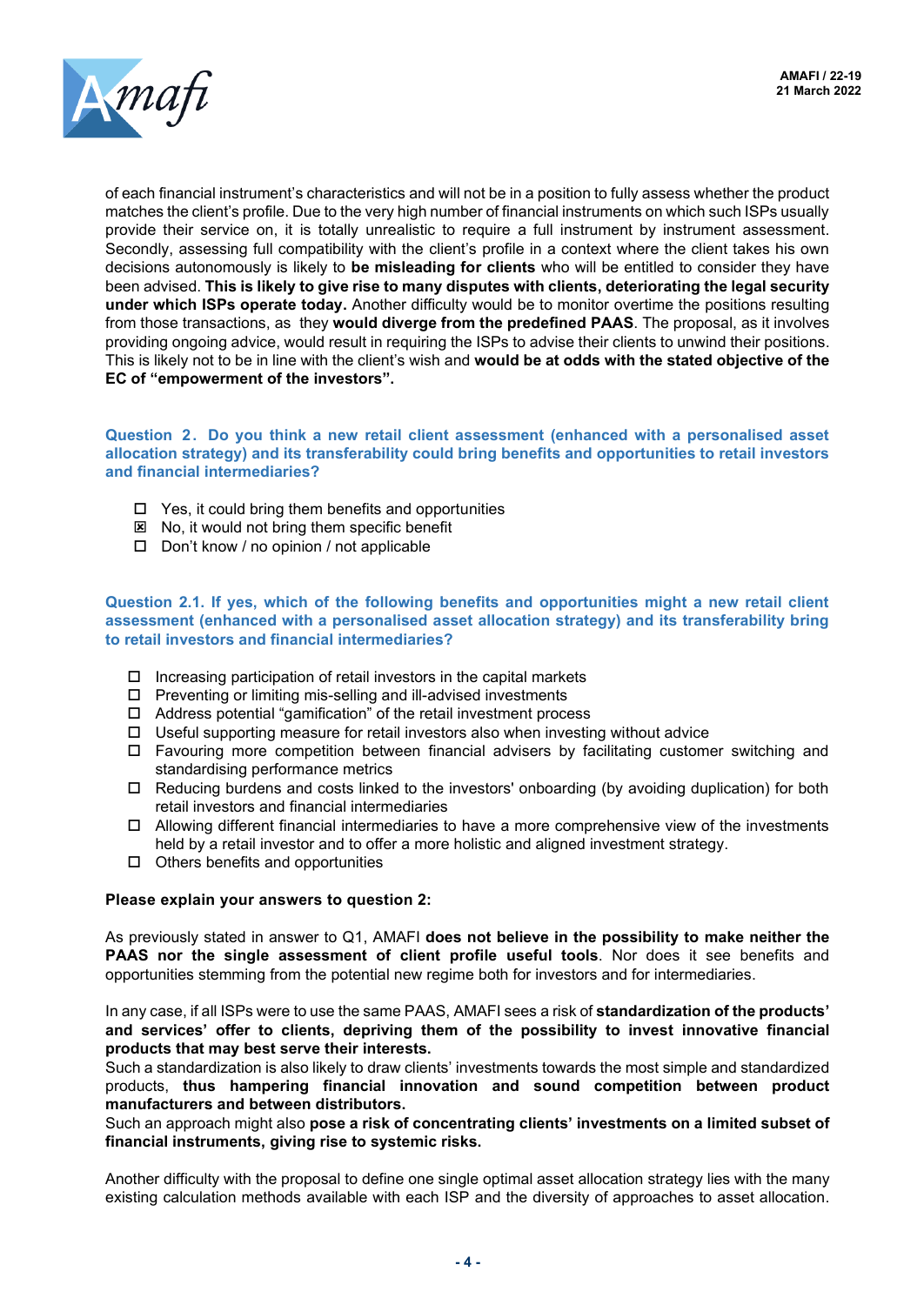

Due to this difficulty, the question that arises next is about the regulatory oversight and independence of firms calculating and providing PAAS.

As for the provision of non-advised services, imposing on clients wishing to trade autonomously the constraint of complying with the PAAS also contains a risk to discourage investors to trade on the market.

Finally, it has to be noted that many investment firms having ongoing relationships with their clients already define with them an optimal asset allocation strategy tailored to their needs.

**Question 3. Should retail investors be able to transfer the results of their assessment together with their personalised asset allocation strategy to brokers/financial intermediaries of their choosing in order to facilitate switching between or using multiple brokers/financial intermediaries and generally enhance the investor experience?**

- □ Yes
- $\square$  No
- $\boxtimes$  Don't know / no opinion / not applicable

#### **Please explain your answer to question 3:**

First of all, it has to be noted that the transferability objective of the questionnaire is in itself unclear (is that only for online brokers/platforms or for all financial intermediaries? Is the transferability at the client's own initiative?).

Then, and as previously stated (see AMAFI's answer to Question 1), AMAFI's view is that the single assessment process as well as the unique PAAS are not workable in most cases. It would in any case require the clients' consent and **might raise RGPD issues.**

AMAFI also has **doubts about whether clients will be willing to communicate the same information to all firms and anticipates that a wide range of clients will not be willing to have their personal data made available to all ISPs**, as they generally choose the one to which they disclose their overall asset allocation and portfolio.

Finally, in AMAFI's view, it is very likely that **different ISPs will have different appraisals of what the preferred PAAS should be**, possibly giving rise either to additional PAAS, specifid to the ISPs (which would then limit the benefits of such an approach) or to liability issues (who should be viewed as responsible in case the advice provided turns out to be detrimental to clients: the ISP who designed the PAAS or the one providing the advice?).

**Question 4. Would you see any drawbacks that could emerge from the creation and use of such a new suitability assessment applicable to all investment services (including its sharing/portability if any) for retail investors and financial intermediaries?**

- **E** Yes
- $\square$  No
- $\Box$  Don't know / no opinion / not applicable

#### **Please explain your answer to question 4:**

AMAFI sees many drawbacks in the new proposed regime, apart from the feasibility issues that are developed under our answer to Q1.

Again, the risks the AMAFI sees with a unique proposed allocation per client, is to **reduce the offer of financial instruments made to clients,** and therefore, to hamper sound competition between ISPs.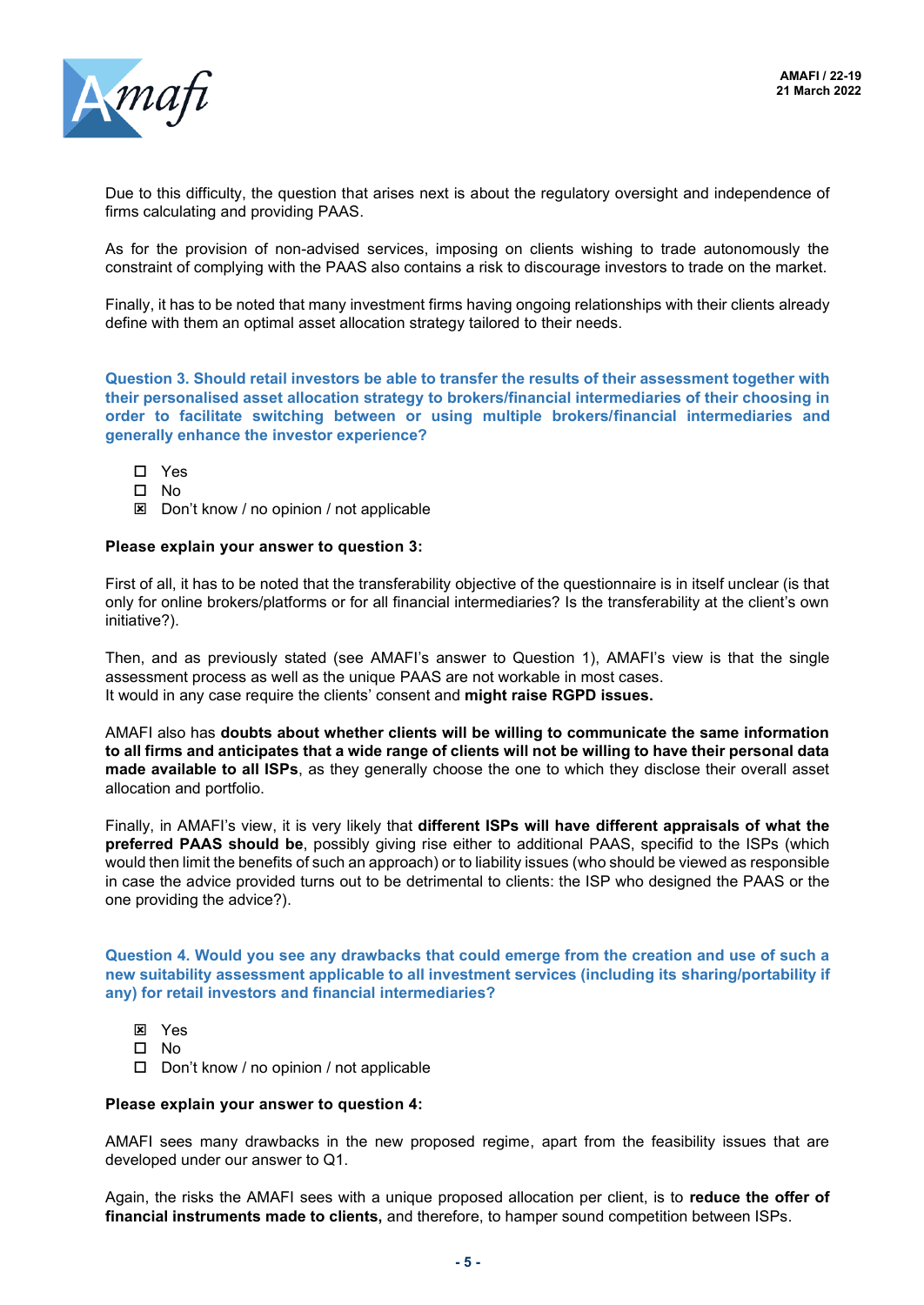

It is also, in AMAFI's view, likely to **deprive clients from the possibility to optimize their portfolio allocation** through different investment strategies in place with different ISPs.

AMAFI also sees a risk of **reducing the level of protection afforded to clients for the transactions made autonomously**.

- One possible reading of the proposed new regime (based on the statement that "*the investor would remain free to choose the products it wants to invest in*" – see *the European Commission's consultation document, p. 4*) is that the investor would not benefit from any protection at all for transactions made autonomously: this would be **a detrimental step backwards compared to the current appropriateness regime** aiming at **making sure clients have sufficient knowledge to understand the potential consequences of their investments**.
- Another reading of the proposed regime could be to impose a "suitability test" for all investment services. As developed under AMAFI's answer to Q1, this option does not seem workable. It does not either seem to be desirable, blurring the lines between the responsibility of the clients and the one of the ISPs. AMAFI views as **essential to keep two separate protection regimes depending on how far investors need or wish to be accompanied in their investment decisions**. Investors should always be left the possibility to buy a low-price service providing minimum protection allowing them to trade autonomously. As a consequence and provided, as currently requested, that it has previously been made transparent to clients, the ISP's responsibility should be limited. Therefore AMAFI deems introducing "suitability-like" requirements for transactions made by clients autonomously as not desirable and also likely to give rise to a great number of disputes with clients.

#### **Question 5. Who should prepare the clients' assessment and their asset allocation strategy?**

- $\boxtimes$  Any financial intermediary selected by the retail investor
- $\Box$  An independent function within the financial intermediary selected by the retail investor
- $\Box$  An independent financial intermediary selected by the retail investor
- $\Box$  Other (e.g. public entity)

#### **Please explain your answer to question 5 (in particular if you ticked the box for "other"):**

Again, AMAFI strongly opposes the idea of a single PAAS.

Nevertheless, if such regime was to be adopted, a possibility could be to leave to investors the choice to select their PAAS provider among the ISPs. If so, such ISPs should be subject to specific requirements aiming at insuring its independence.

Alternatively, the responsibility of the PAAS calculation tool could be placed in the public domain, freely accessible. This would have the merit to avoid disputes between different intermediaries that are very likely to disagree on the expected allocation designed by a competitor**.**

#### **Question 6. What should be the key components of a standardised personal investment plan?**

- $\Box$  A description of the investor
- A description of **duties and responsibilities of the investment adviser** drawing up the personal investment plan, custody arrangements and the duties of the client to signal changes in her personal circumstances
- **Procedures and reviews** that are necessary to keep the IPS topical and up-to-date
- **Investment objectives**
- **Investment constraints**
- **Technical guidelines** specifying technical aspects on how the investment should be carried out, such as permissible use of leverage or derivatives; exclusion of specific types of assets from investment, if any
- **ESG factors**, such as specific types of assets to be excluded from investments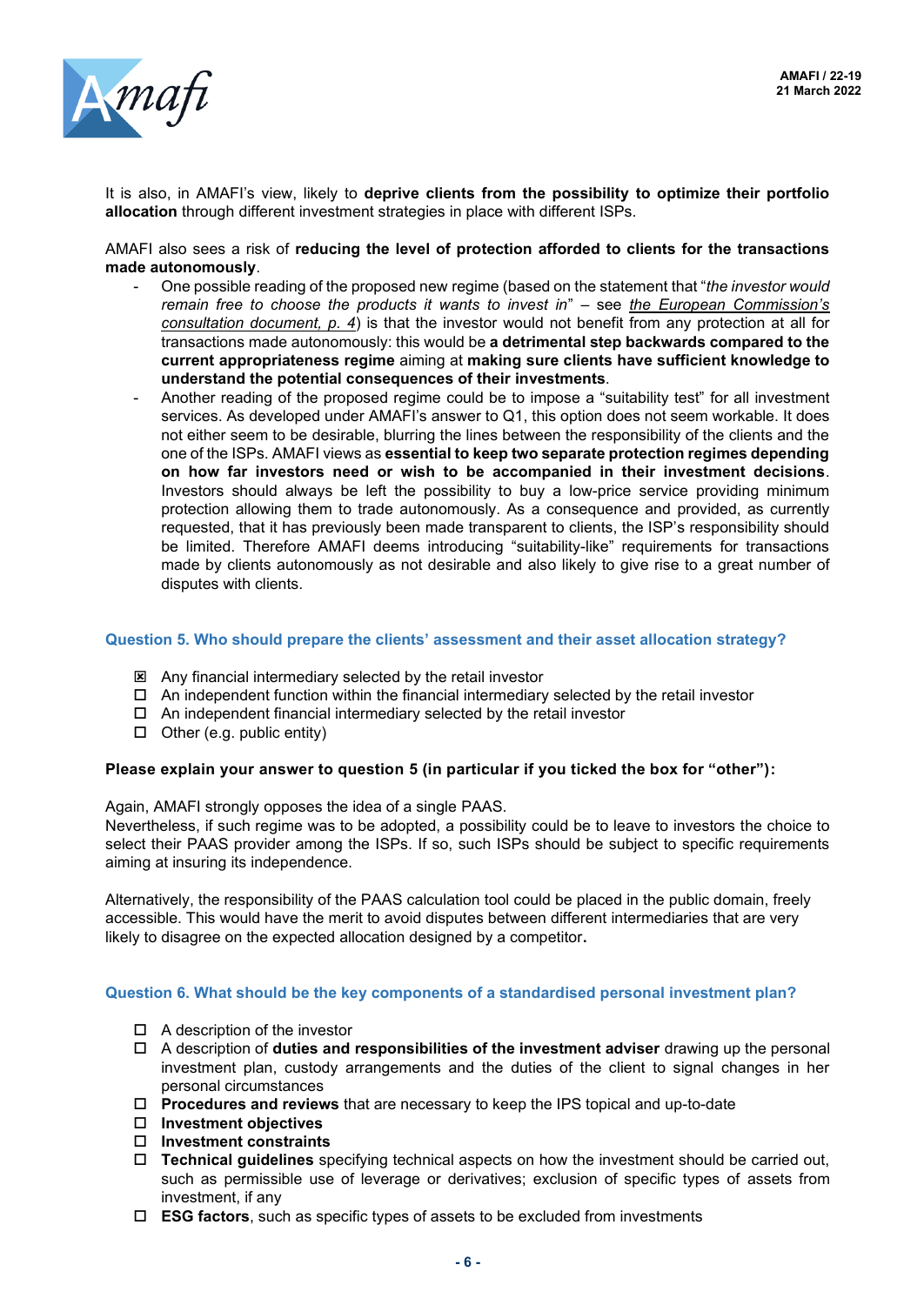

- **Evaluation and review**
- Rules on identifying **strategic asset allocation**  including the baseline allocation of portfolio assets to asset classes
- **Rebalancing** policies on rebalancing asset class weights

#### **Please explain your answers to question 6:**

Since AMAFI strongly opposes the idea of a single PAAS, we do not answer this question. Nevertheless, it has to be stressed that as concerns ESG factors, the investment plan criteria have to be consistent with the ones required under MiFID and IDD to be used for the purpose of providing advice.

#### **Question 7. What are the main investment objectives and constraints that should be addressed in a personal investment plan?**

- **Return objectives**: Long-term investment return per year, in nominal terms, net of fees
- **Constraints**: Liquidity expected investor outlays, etc.
- $\square$  Time horizon
- $\square$  Tax situation
- □ Legal and Regulatory factors, if any
- $\Box$  Unique investor circumstances, e.g., ethical or environmental preferences

#### **Please explain your answers to question 7:**

AMAFI strongly opposes the idea of a single PAAS.

AMAFI nevertheless warns against using return objectives as a key element of the investment plan, due to its misleading nature and its inherent relationship to risk.

AMAFI's view is that the following elements could validly be added to the preceding list:

- portfolio average SRI (in the sense of PRIIPS Regulation)
- ability to bear losses at portfolio level and at the level of the individual financial instrument
- $\square$  preference for growth or income

**Question 8. Storage and accessibility of the new suitability assessment, including the asset allocation strategy.**

#### **Do you agree with the following statement?**

"All data in the suitability assessment and the personalised asset allocation strategy (the personal *investment plan) should be stored electronically and, subject to the client's consent, the investment plan personal should be accessible to all financial intermediaries that the client employs ("open finance").*"

- Yes
- **E** No
- Don't know / no opinion / not applicable

#### **Please explain your answer to question 8:**

Since AMAFI strongly opposes the idea of a single PAAS, we do not answer this question.

Nevertheless, it is worth highlighting that, any concentration of the actor(s) collecting these data would pose heightened risks to clients' personal data since any data protection failure from one of these actors could give access to the financial data of a huge number of persons.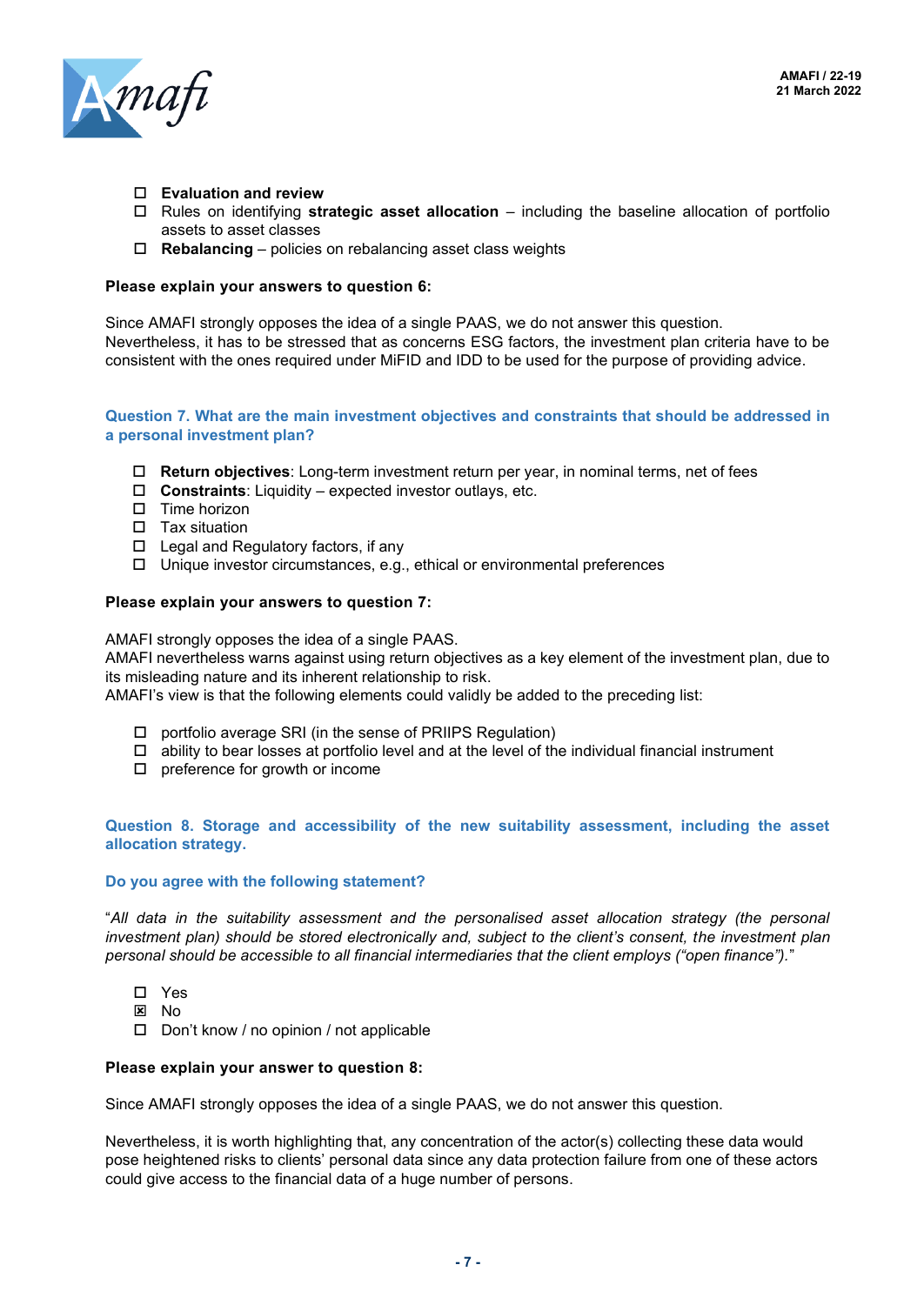

#### **Question 9. How often should the client's assessment and asset allocation strategy be updated?**

*A personal investment plan should be reviewed regularly in order to ensure that it remains consistent with the client's investment objectives and constraints. A personal investment plan should also be reviewed as soon as a financial intermediary becomes aware of a material change in the client's circumstances. A client may request an update of her personal investment plan when her objectives, time horizon, personal circumstances of liquidity needs change.*

#### **Question 9.1. When the investor is NOT under advice:**

- $\Box$  a. once per year
- b. upon significant changes in the retail investor's personal circumstances or objectives, communicated by the investor to its financial intermediary
- $\Box$  c. upon suggestion of the financial intermediary selected by the investor, subject to providing the investor with any necessary written justification evidencing the need for an update, and subject to the investor's agreement + duly stored
- **図** d. other

#### **Please explain your answers to question 9.1:**

The answer to this question depends on the protection regime the Commission wants to associate to the provision of non-advised services, which is not clear on the basis of the Commission's consultation document.

#### **Question 9.2. When the investor is under advice/portfolio management:**

- □ a. once per year
- $\Box$  b. upon significant changes in the retail investor's personal circumstances or objectives, communicated by the investor to its financial intermediary
- $\Box$  c. at the initiative of the financial intermediary providing the advice and subject to written justifications evidencing the improvement, communicated to the investor and duly stored
- **図** d. other

#### **Please explain your answers to question 9.2:**

Again, as stated in our answer to Q1, for any investment firm to monitor their clients' PAAS, **it should be kept up-to-date on a permanent basis,** which is each time any event (e.g. purchase or sale of financial instruments, corporate events) occurs. **This, in AMAFI's view, is not workable.**

**Question 10. Please provide us with an estimate of the necessary costs to set-up and update this possible new client assessment (including the personalised asset allocation strategy) in a structured and machine-readable format as well as for its storage in a way accessible for future reference by the retail investor and competent authorities:** 

|               | Estimate (in $\epsilon$ ) |
|---------------|---------------------------|
| One off costs |                           |
| Ongoing costs |                           |

#### **Please explain your answer to question 10 and provide a breakdown of the most important cost components:**

Since AMAFI strongly opposes the idea of a single PAAS, we do not answer this question.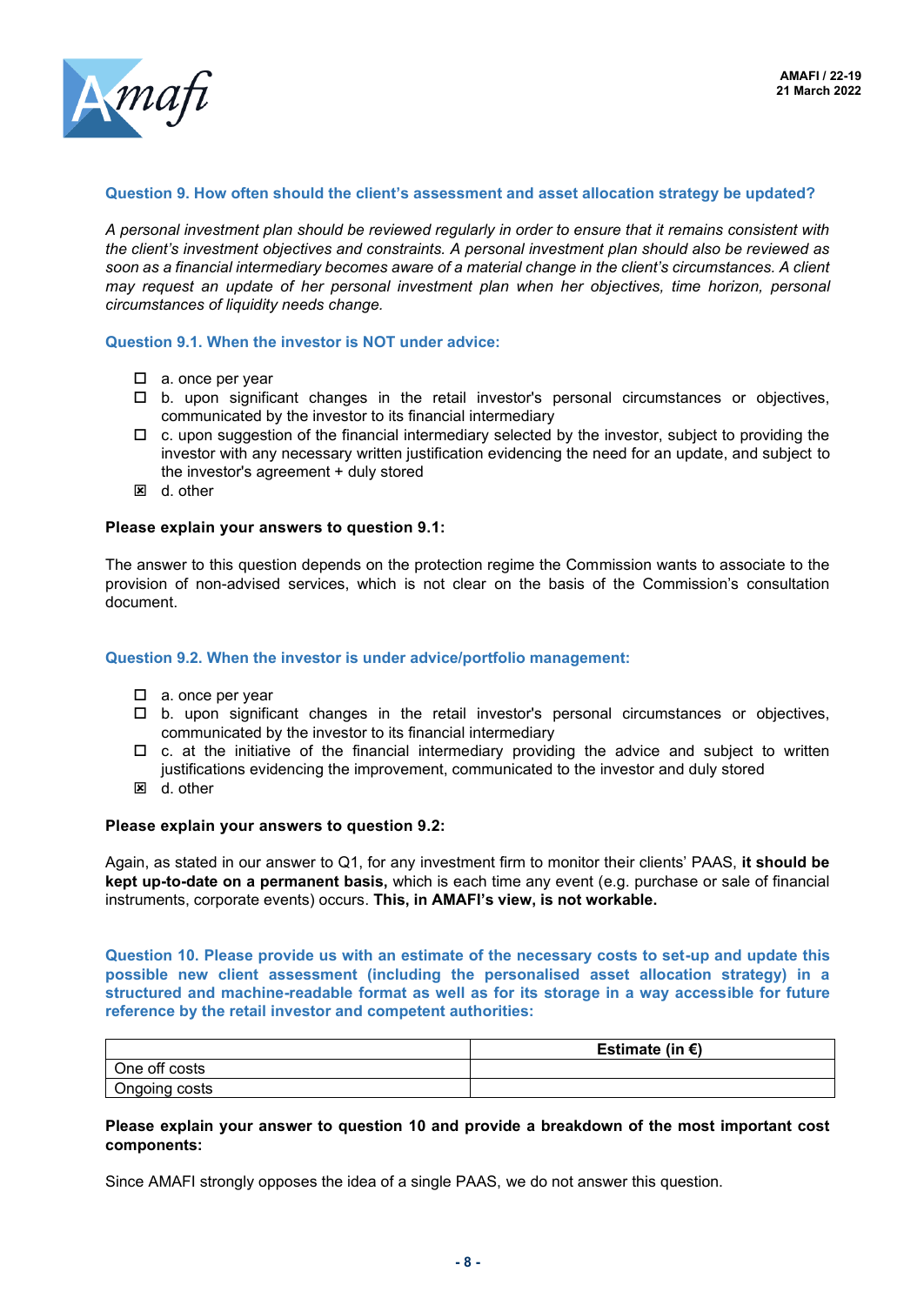

#### **Question 11. Please provide us with a cost comparison between the costs associated to this possible new client assessment regime (including the personalised asset allocation strategy) in and your current costs associated to compliance with the current suitability and appropriateness regimes?**

|                                                                              | Estimate (in $\epsilon$ ) |
|------------------------------------------------------------------------------|---------------------------|
| Your current costs associated to compliance with the current suitability and |                           |
| appropriateness regimes                                                      |                           |
| Estimate costs associated to compliance with the possible new suitability    |                           |
| assessment regime (including the personalised asset allocation strategy)     |                           |

#### **Please explain your answer to question 11:**

Since AMAFI strongly opposes the idea of a single PAAS, we do not answer this question.

**Question 12. Do you consider that the new client assessment regime would allow material cost savings for financial intermediaries taking into account the standardised and single nature of the possible assessment regime, once the initial sunk costs are absorbed?**

- Yes
- **E** No
- $\Box$  Don't know / no opinion / not applicable

#### **Please explain your answer to question 12:**

The assessment of costs is very dependent on the exact design of the regime which is difficult to grasp at this stage.

However, AMAFI is convinced it cannot be expected that a proper protection investor regime will arise from the unique and standardised retail investors' assessment regime together with the provision of a personal asset allocation strategy (PAAS). Some transaction-based assessment would then still have to be conducted to achieve this goal, that might require very burdensome new processes to be put in place (in certain cases a "suitability assessment" would be required for all transactions, even non advised ones).

Therefore, in AMAFI's view**, this new regime will necessarily lead to extra costs for ISPs** (potentially very high) because it is unlikely that the PAAS will be sufficient so that it would just be an additional layer of clients' data collection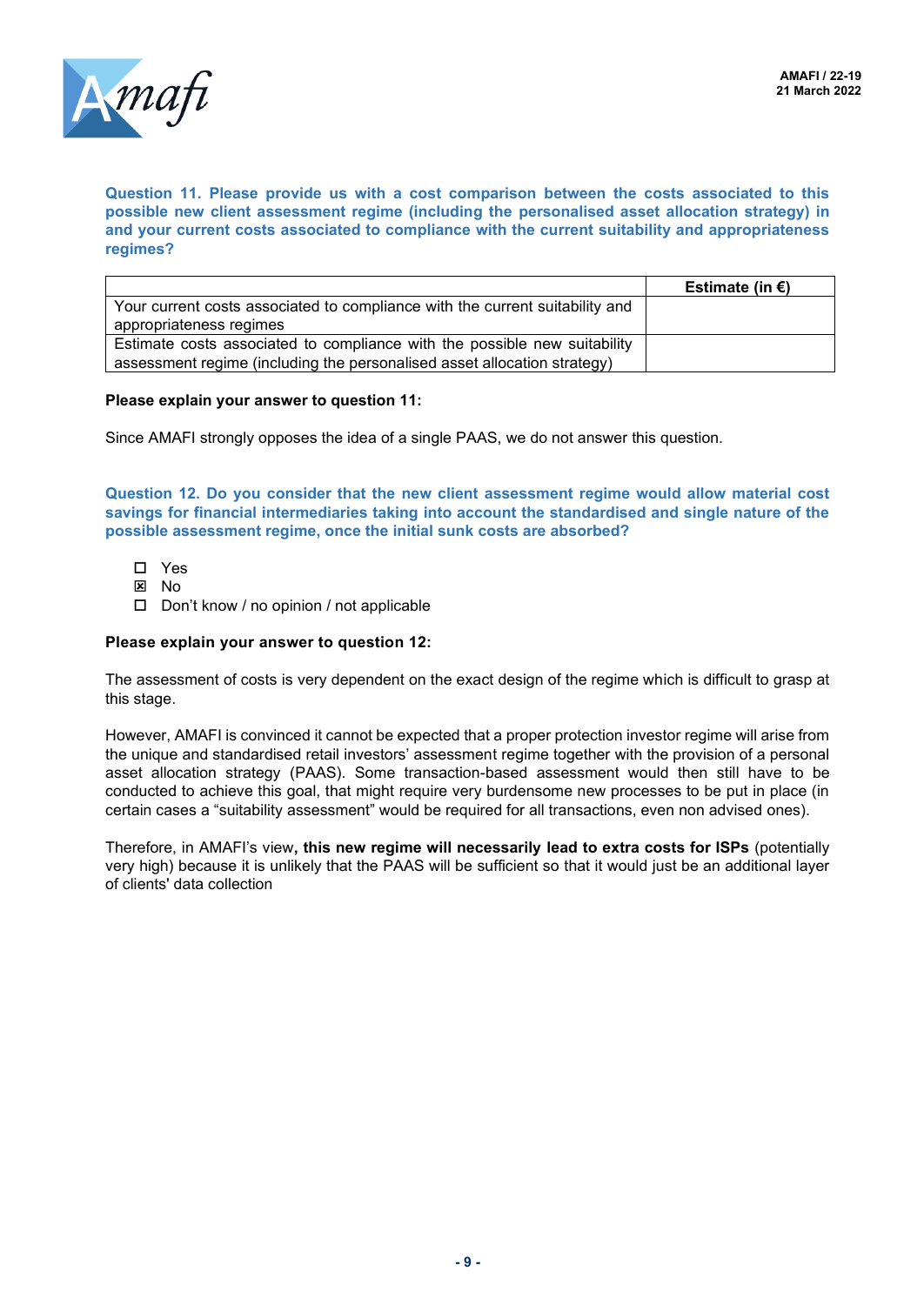

### **B – A PERSONALISED ASSET ALLOCATION STRATEGY**

*A personalised asset allocation strategy would be the main output of the new client-centric assessment carried out by a financial intermediary. It would represent a basic investment framework for achieving the retail investor's investment objectives and aim to provide the investor with maximum returns in view of its personal circumstances, while exposing the investor to an optimal amount of risk. This would be achieved by setting out a unique plan for exposure (in % terms for instance) to an optimal diversification of broad asset classes (e.g. fixed income, equity, commodities, etc.) and set the right risk-return profile for the retail investor's investment goals.*

*The rules on asset class categorisation could feature a varying level of details and granularity. For example, the legislation could establish very general asset classes across which diversification should be ensured (e.g. equity, bonds, commodities, real estate, private equity, hedge funds) or it could foresee or allow for a creation of more detailed 'sub-asset classes' (government bonds vs. corporate bonds, high yield vs. investment grade bonds, large cap vs. small cap shares, etc.).*

*This personalised asset allocation strategy could then be made portable and transferable across financial intermediaries that the retail investor chooses to interact with. It should then be determined whether and to what extent financial intermediaries should be allowed to depart from this personalised asset allocation strategy and under what conditions.*

**Question 13. Should the rules on personalised asset allocation strategy foresee standardised investor profiles based on retail investors' personal constraints, risk/return appetite and objectives?**

- □ Yes
- **x** No
- Don't know / no opinion / not applicable

AMAFI strongly opposes the idea of a single PAAS and has serious doubts on its feasibility (see answer to Q1).

Nevertheless, AMAFI would like to draw the Commission's attention to the possible drawbacks of standardised investor profiles, that **will necessarily result in the most basic approach** (since it has to be suitable for any ISPs, from the most basic to the most sophisticated).

As previously stated (see answer to Q2), AMAFI sees a risk of **standardization of products' offers to clients, depriving clients of the possibility to invest in the most innovative financial products that may best serve their interests.**

Such a standardization is also likely to draw clients' investments towards the most simple and standardized products, **thus hampering financial innovation and sound competition between product manufacturers and between distributors.**

Such an approach might also **pose a risk of concentrating clients' investments on a limited subset of financial instruments, giving rise to systemic risks.** 

**Question 14. Which elements should form the basis for distinguishing between asset classes within the asset allocation strategy?**

- $\Box$  Risk
- Return
- □ Paired correlation with other asset classes
- □ Additional criteria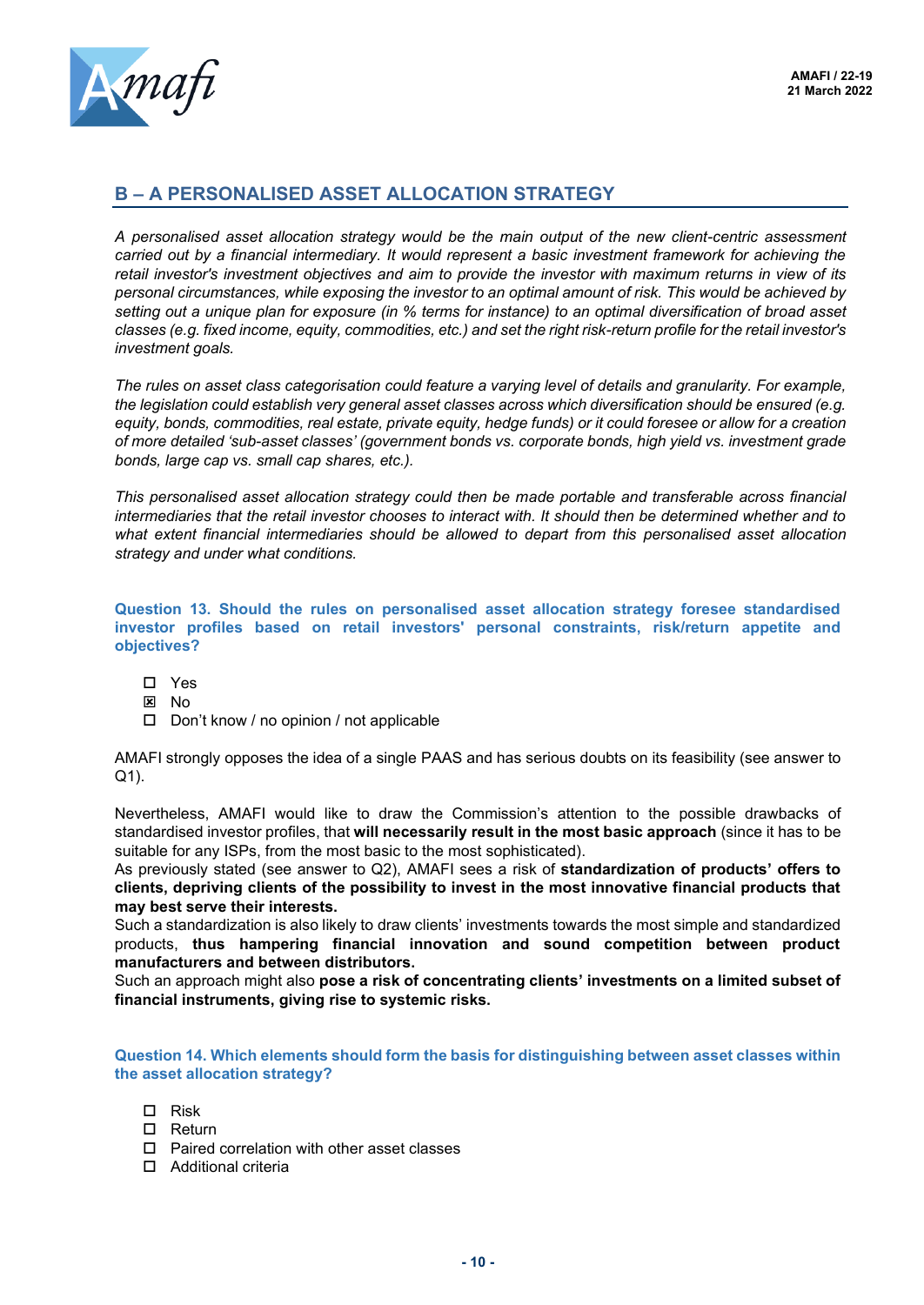

#### **Please explain your answer to question 14 and provide details on the additional criteria if any:**

Since AMAFI strongly opposes the idea of a single PAAS and has serious doubts on its feasibility (see answer to Q1) we do not answer this question.

**Question 15. Exposure to assets, as set out in the asset allocation strategy, could be achieved either by investing directly in securities (e.g. shares, bonds), or via investment in potentially complex financial products (e.g. funds, structured products, insurance-based investment products) or a combination thereof.**

**How should a financial intermediary assess best value-for-money when considering asset classes or sub-asset classes offering the optimal exposure for the retail investor?**

AMAFI strongly opposes the idea of a single PAAS and has serious doubts on its feasibility (see answer to Q1). However, if this new regime was to be adopted, to achieve sound competition and best quality for clients, AMAFI is in favour of maximum flexibility in the determination of the PAAS and on the ways to achieve exposure to different asset classes.

**Question 16. The rules on the asset allocation strategy should allow for the establishment of asset classes that are fit to achieve the investment objectives of retail investors.**

**How should those rules take into account situations where the investment intermediary wishes to offer products that do not fit into one of the common asset categories?** 

- Where the intermediary proves that the risk, return and correlation properties of the product are equivalent to those attributed to one of the established asset classes, he/she can consider that instrument as belonging to that asset class
- $\Box$  Such products should only be made available to the investor at his or her explicit request, and not as a part of the investable universe determined by the asset allocation strategy
- $\square$  Other solutions

#### **Please explain your answer to question 16:**

AMAFI strongly opposes the idea of a single PAAS and has serious doubts on its feasibility (see answer to Q1).

However, AMAFI considers that in case such a PAAS was to be put in place, ISPs should be left the possibility to offer products which would match client's profile without being part of the common asset categories of the PAAS and investors should not be denied the possibility to benefit from financial innovation that would otherwise only benefit professional clients.

**Question 17. Although the form and content of the asset allocation strategy should be prescribed to a certain extent, financial intermediaries will always exercise a degree of discretion when establishing the asset allocation for a given investor. Competition between financial intermediaries in establishing an optimal asset allocation strategy for a given set of client data could yield better quality asset allocation propositions for the client. On the other hand, changing without objective reasons the investment guidance set out by the asset allocation strategy should be avoided in order to ensure that his or her investment goals are attained.**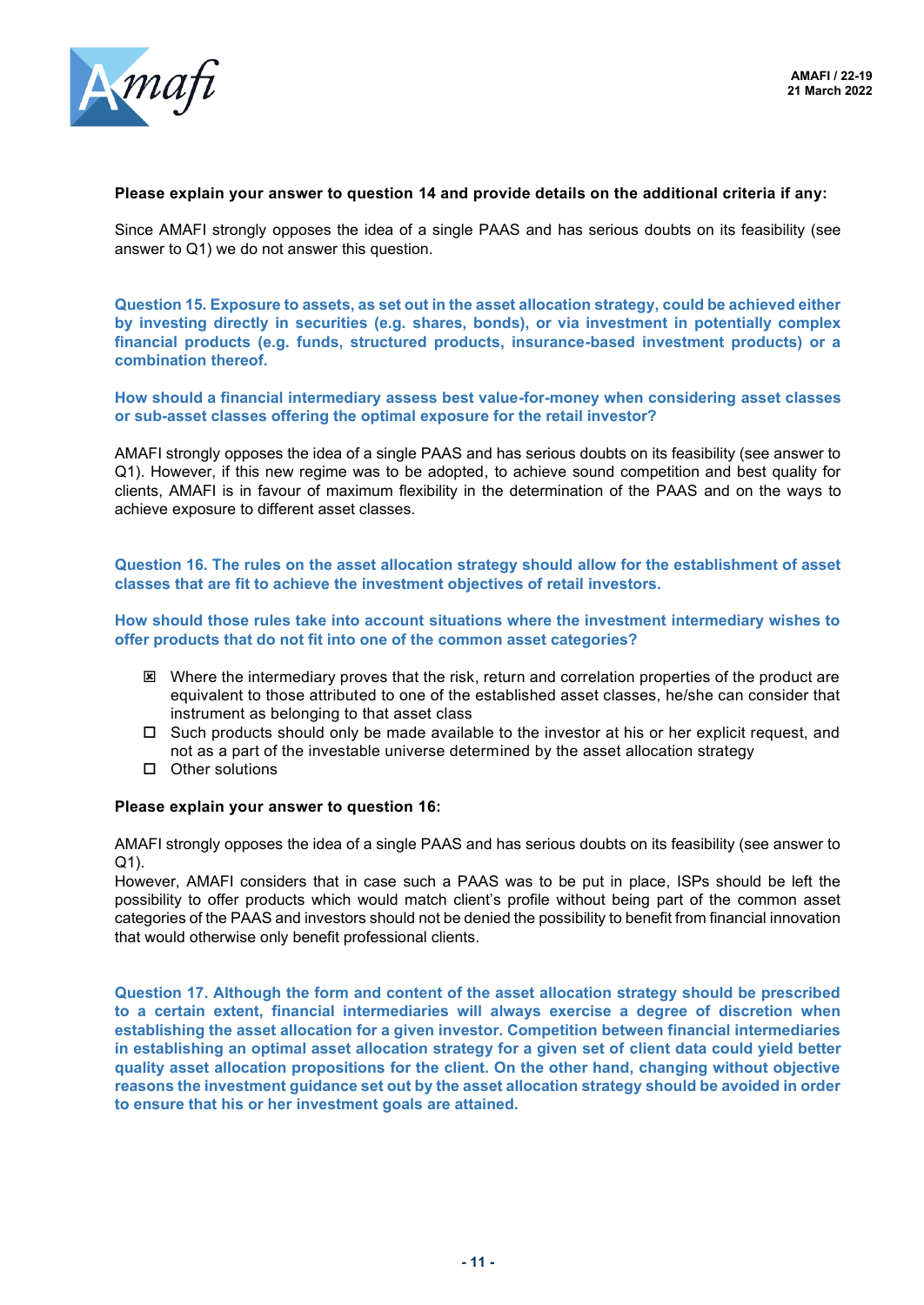

#### **Should a financial intermediary other than the one that drew up the client assessment be able to propose a different asset allocation strategy than the one originally established, where the data required to produce the asset allocation strategy are made available to that financial intermediary?**

- $\Box$  Yes, but only when there are objective reasons (see notably (b) and (c) in question 9.1 and 9.2 respectively.)
- No
- $\boxtimes$  Don't know / no opinion / not applicable

#### **Please explain your answer to question 17:**

AMAFI strongly opposes the idea of a single PAAS and has serious doubts on its feasibility (see answer to Q1).

One of the difficulties AMAFI sees with the PAAS approach is that, unless the PAAS is determined by an independent entity, it will always be subject to controversies between ISPs each of them challenging the other's approach, as it is the natural result of competition that these ISPs offer different services and product types.

Then each ISP, also for liability reason, should be left the possibility to adapt the PAAS, also depending on their product offer. Which, again, leads to question the usefulness of a centralised unique approach if any ISP is entitled to adapt this PAAS?

#### **Question 17.1. Should the investor be required to give explicit consent for the development of a new asset allocation strategy?**

- **E** Yes
- $\square$  No
- Don't know / no opinion / not applicable

#### **Please explain your answer to question 17.1:**

If AMAFI's understanding is correct, since the content of the PAAS will determine the types of investment decisions each client will be advised to make, it is an essential information on which the clients' express consent should be required.

#### **Question 18. Would you have any general comments on an enhanced client assessment regime and/or personalised asset allocation strategy?**

- **E** Yes
- $\square$  No
- Don't know / no opinion / not applicable

#### **Please explain your answer to question 18:**

As previously stated, AMAFI sees the unique and standardised retail investors' assessment regime as utopic and unfeasible. The AMAFI deems it is essential to preserve the freedom of clients to decide for themselves what is best and if so, the unique PAAS will constitute a burdensome and useless constraint.